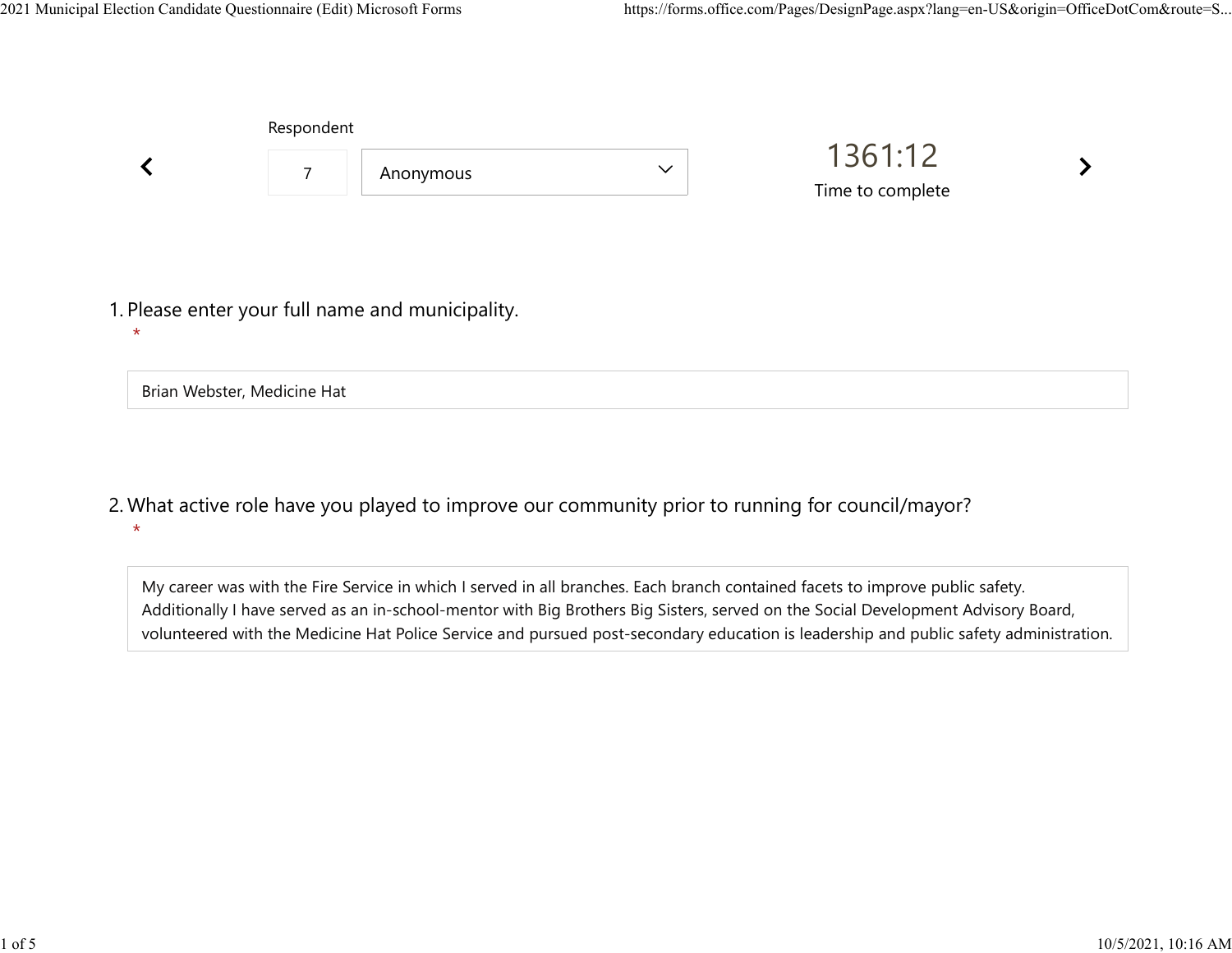$\star$ 

What initiatives would you propose to improve tourism, investment attraction and development to our 3. municipality and region and support business recovery during/after the pandemic? \* 2021 Municipal Election Candidate Questionnaire (Edit) Microsoft Forms https://forms.office.com/Pages/DesignPage.aspx?lang=en-US&origin=OfficeDotCom&route=S...<br>2 Mhat initiatives would you propose to improve tourism invest

> As an individual Councilor and with the current structure of the City, I would encourage the departments that have the expertise to continue to bring their proposals forward. Currently, all Operations of the CMH are under the direction of the City Manager. I will be an ambassador of the city. We must focus on what occurs after COVID as everyone has suffered through this pandemic.

4. In Medicine Hat, businesses pay a higher proportion of property taxes compared to the residential sector.  Medicine Hat's tax gap of 2.35% is one of the highest in Alberta.  What is your position on the current approach to taxation and your thoughts on potential strategies to narrow this gap?  $\star$ 

Property Tax is the main source of revenue for the city. Businesses have always paid a higher tax rate than residential, it is time to review the process and determine how balancing can be completed.

5. If elected, what specific steps would you take to encourage & promote entrepreneurship within the region?

I would be part of a team, that would function together to propose ideas after public consultation. Encouraging and promoting entrepreneurship is a team approach not an individual concept. The are agencies that receive grants from the CMH and this is their are of expertise.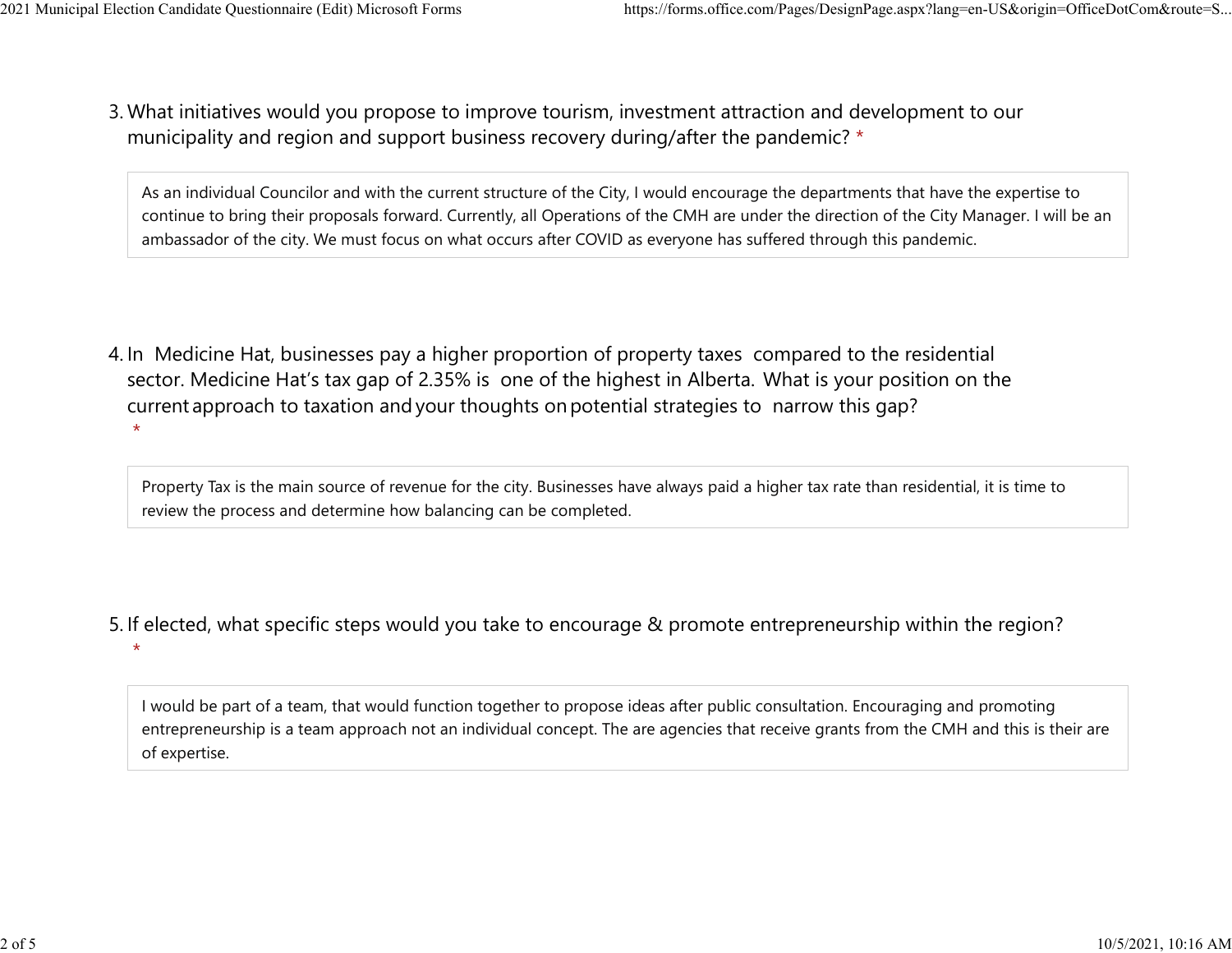$\star$ 

 $\star$ 

What is your stance on COVID-19 related laws that mandate requirements, including masks and vaccine 6. passports? 2021 Municipal Election Candidate Questionnaire (Edit) Microsoft Forms https://forms.office.com/Pages/DesignPage.aspx?lang=en-US&origin=OfficeDotCom&route=S...<br>6 Mhat is vour stance on COVID-19 related laws that mandate re

> Health care issues are a Provincially regulated area of responsibility. The City's role is restricted in what can be done. I would take the opportunity as a leader to recognize the teachable moments and assist people with understanding the roles of the Municipal Government.

- What is your plan for publicly-funded services (examples would include Medicine Hat Public Library, power plant, 7. facilities) if elected?
	- Literacy is very important and as for the Public Library ensure funding is maintained and explore additional partnerships with the city that could exist. Continue to improve and upgrade the power plant, while working with renewal energy sources and exploring what potential new programs can be brought forward. Explore the cost effectiveness of alternate energy sources, geo thermal and nuclear to name a few.
- 8. How important is it for our region to have a local Community College? What specific steps could the municipality do to work better with Medicine Hat College to provide ongoing opportunities for future learners?  $\star$

It is extremely important for our community to have a quality post-secondary institution. Explore and expand the current partnerships existing with the MHC.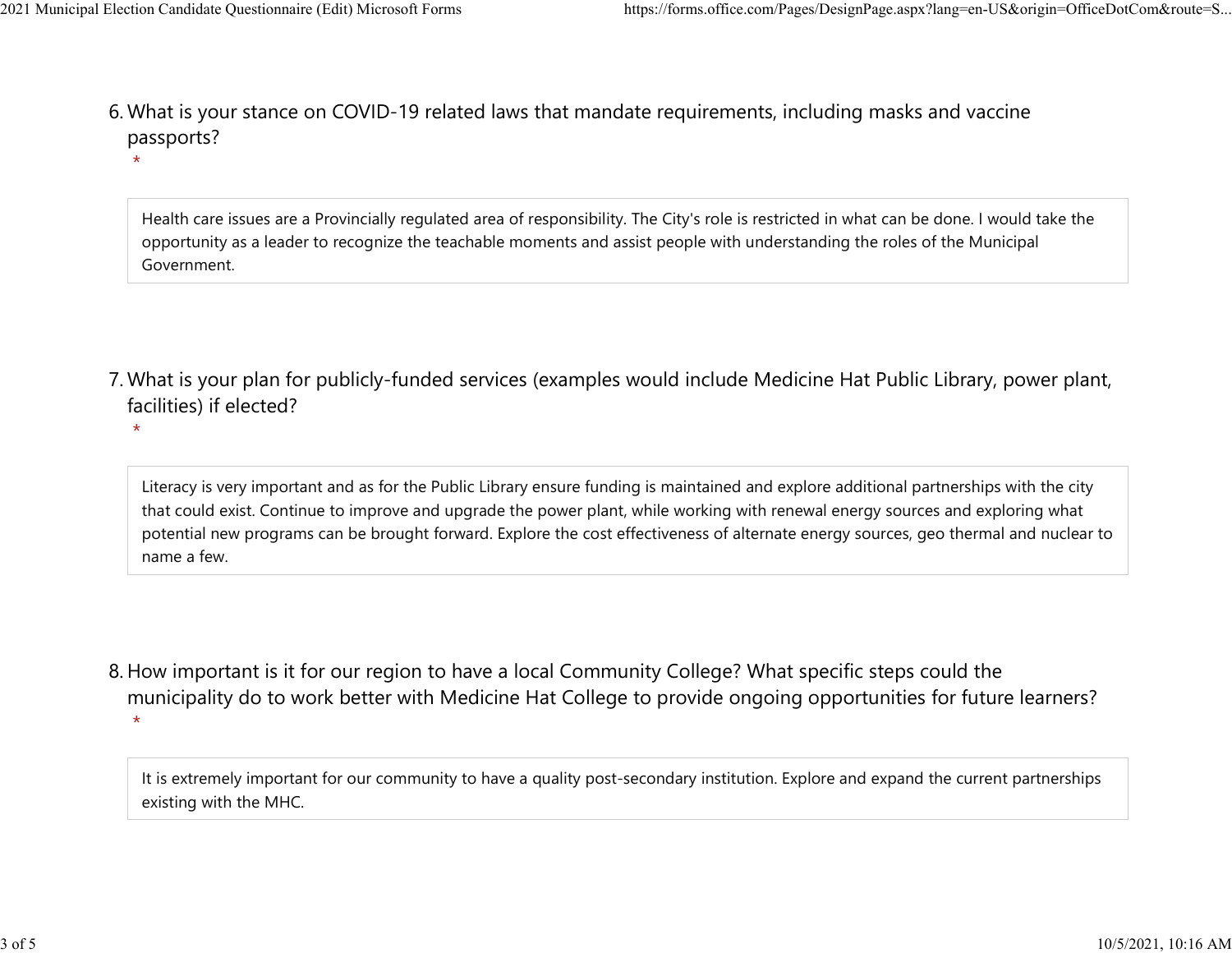9. How will you attract newcomers to the district and address the needs for a skilled workforce? \* 2021 Municipal Election Candidate Questionnaire (Edit) Microsoft Forms https://forms.office.com/Pages/DesignPage.aspx?lang=en-US&origin=OfficeDotCom&route=S...<br>Q How will you attract newcomers to the district and address t

> Presenting a stable economy, not closing facilities and focusing on people and business is the best way to attract newcomers to the city. For businesses to start up or relocate and bring a skilled workforce into the City or hire skilled workers from within, the city needs to offer reasonable taxes and utilities to the business/industry.

10. What is your stance on the importance of mental health & wellness support in our region? What ideas, implementations, and initiatives would you put forward to improve the overall mental health & wellbeing of our community?

 $\star$ 

Mental health and wellness is extremely important in the community. Unfortunately the hands of municipal government are tied for the most part as outlined in the MGA. The Council can lobby for assistance. Education is key in achieving support. Thinking back to my days in the Fire Prevention Branch of the Fire Service we approached challenges through the 3 E's: Education, Engineering and finally Enforcement. Education is the key.

11. How will you further diversity and inclusion initiatives in our region, as it relates to each of the pillars in the Chamber's Vote Prosperity Platform: https://www.medicinehatchamber.com/voteprosperity2021/ (https://www.medicinehatchamber.com/voteprosperity2021/)  $\star$ 

What I would propose to my peers on council, if elected, would be to present the best image of the city with regards tot he pillars. this has to be done as a short, medium and long term plan with SMART goals. I would also try to see how the pillars align with the CMH strategic goals and determine what synergies can be utilized.